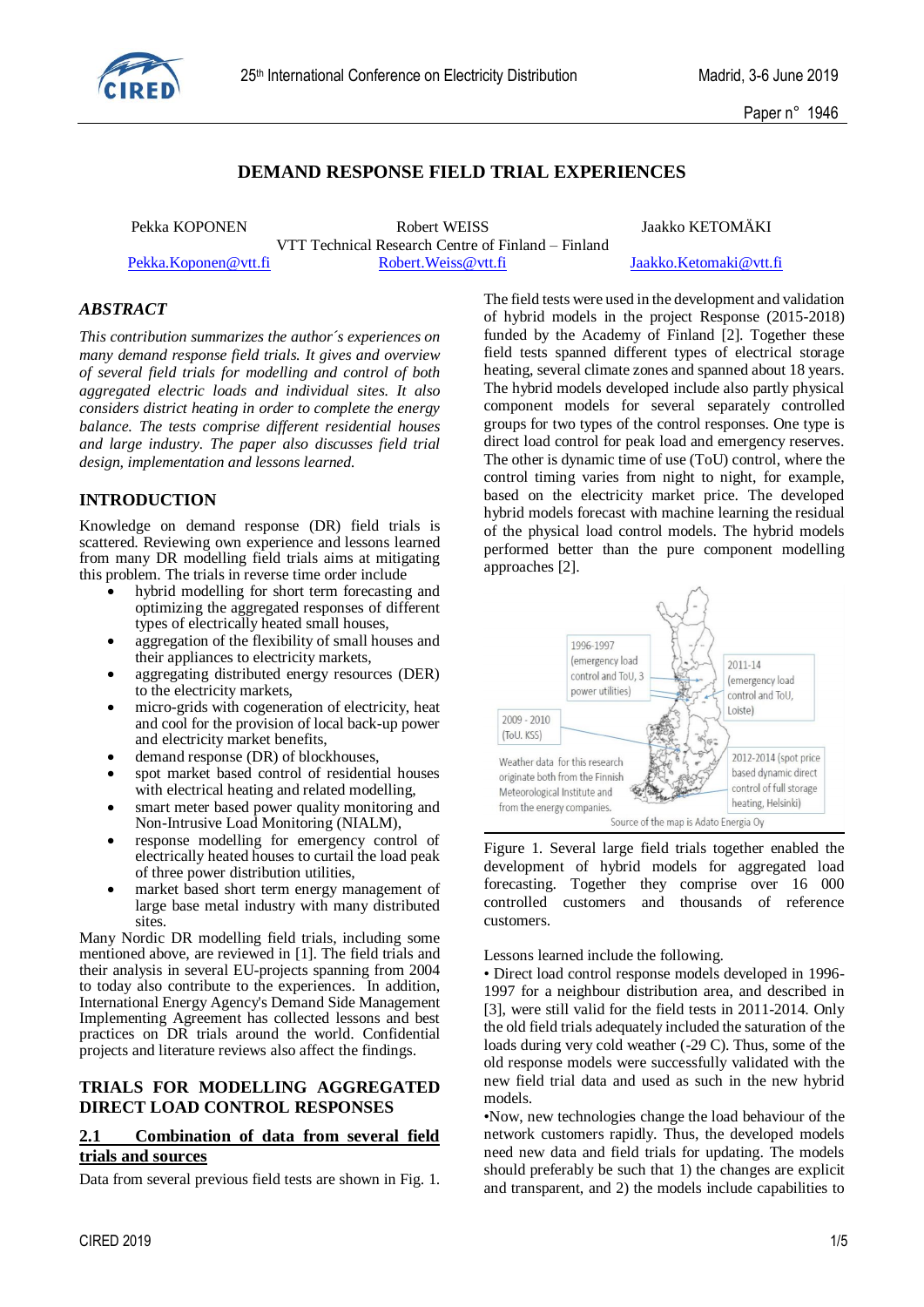

adapt to the changes. Purely black box models need many years of learning data to get good performance, but still fail in modelling exceptional situations and dynamic active demand. Hybrid models are much better in these respects. • It is useful and often necessary to use data from many different sources. In the above field tests, the modelling used hourly interval data from smart meters, 3-minute interval power measurements from the substations, and temperature measurements in the area. In addition, climate zone dependent building requirements defined parameter constraints for identification of the model dynamics and saturation.

• Different communication system technologies and configurations sent the direct load control signals to the billing meters. The old power line ripple control systems reached within 3 seconds practically all the meters, while the mobile phone network based technologies in the field test could do the same within 30 minutes or 2 hour depending on the number of data concentrators in the communication network. Thus, new even better communication technologies are needed to replace the old ripple control systems and the existing smart metering systems in the provision of fast reserves for the system and local grid.

• Customer acceptance has not been a problem. Small compensations have been enough to keep them in the programs as very few of them noticed any inconvenience due to the control actions. For example in 1996-97, the number of complaints was only five and all of them stemmed from the house being in a wrong control group for its heat storage performance. Moving those houses in their right groups was enough to solve the problems.

• Very many individual customers had small or even nonsignificant load control responses, although the aggregate responses of the groups have a good size. Thus, there remain needs to automatically identify and analyse exceptionally behaving and non-responsive customers.

#### **2.2 Direct load control**

The field tests of the DSO Loiste in Kainuu in 2011-2014 and overviewed in [4] comprised:

• Hourly interval measurements from each smart meter and ambient temperatures of the areas.

• 3 min interval power measurements from substations.

Direct load control provides both system peak reserve and emergency control for the grids. All the houses have also time of use control (ToU). In Fig. 2, the emergency control is at 9:00-10:00 and the two load peaks in the evening are the ToU control responses. About 7000 emergency controlled houses were divided in groups with different communication latency stemming from different technologies. The field test included an additional customer group that was not controlled, but its load behaviour turned out to be too different to be useful as a reference group. The load control tests were in different outdoor temperatures. We used these tests to develop hybrid forecasting models.

Tampere University of Technology provided smart metering data from KSS, a DSO, for aggregated load modelling of residential ToU controlled electrically heated houses. The data complement the load control field tests by providing an additional climate zone and increasing the number of measured customers. The additional data are useful for modelling the load responses to the outdoor temperature variations and validating the models developed from the field test data from the other areas. The main limitation of this data is that there are no direct nor dynamic load control actions. Thus, this data alone do not enable modelling control saturation and dynamic control.



Fig. 2. Load control response in 3 min interval power of the distribution area and the direct load control signal in Feb 2014. [4]

### **2.3 Spot price based dynamic direct load control of full storage heated houses**

Field trials of dynamic smart metering based DR for full storage heated houses in Helsinki were implemented in 2012-2014. See [5] and [4] for further information. The trial comprised about 700 houses and about 16 MW of controllable power during night time. Helen, the energy company of Helsinki, controlled the loads by calculating the daily heating energy demand from the outdoor temperature and then selected for heating the hours that with the smallest cost met the energy demand. Some additional constraints were needed. For example, too long periods without any heating were not allowed. Such a control method was used in Fig. 3. A hybrid forecasting method developed forecasts day ahead the load during this dynamic load control.



Figure 3. Storage heating was allowed during low spot prices.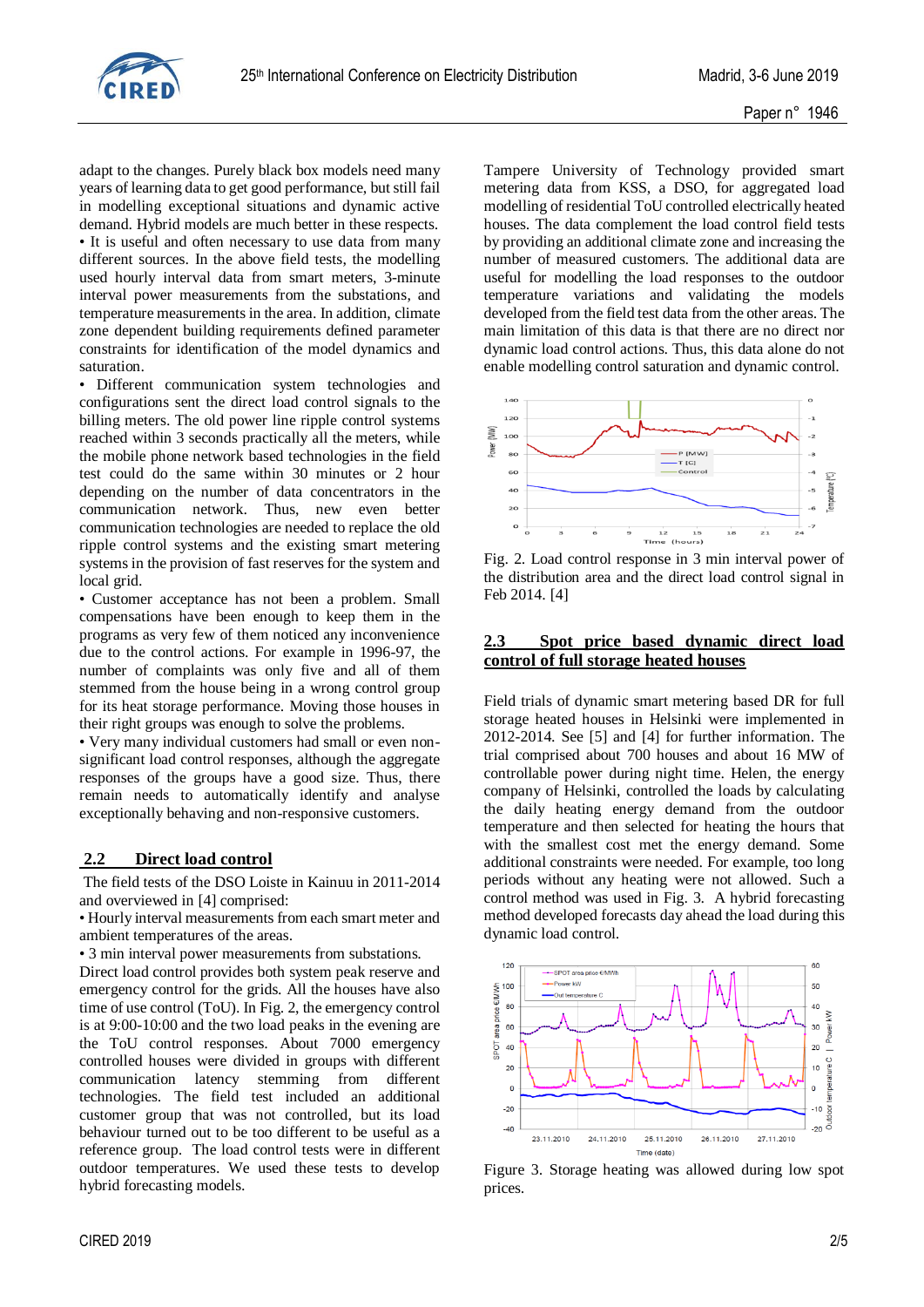



the field tests; measured and forecasted load per customer.

The main findings include the following.

• Some customers were changing to heat pumps thus either leaving the program or changing their load behaviour significantly. The number of such changes is growing.

• We found out that models that can forecast dynamic control responses are necessary. Otherwise, the balancing costs of the electricity retailer or the DR aggregator cancel the benefits of the dynamic controls.

• The hybrid model developed forecasts the dynamic load control responses accurately [2].

• The number of full storage heating customers is reducing, decreasing the relevance of this customer group. Consequently, the electricity retailer did not implement the forecasting in its online system and abandoned the spot price based dynamic load control of the full storage heated customers.

### **MODELLING AND CONTROL OF INDIVIDUAL HOUSES AND APARTMENTS**

Field tests of market price based control were in southern Finland in 2004-2006 [6]. They included controllable electrical heat storing floor heating and water heaters in five small houses and four row house apartments. In addition, two blockhouses that were connected to district heating and together had, as controllable loads, electrical convenience floor heating in all 57 apartments and two cool storages. The load control signals in the tests were sent to the building users by mobile phone and the control actions were then manually implemented. House energy automation based price control was studied with simulations using the model of the houses identified in the field tests. Selected findings are the following. The field tests and literature demonstrated that manual actions in the control loop bring too much uncertainty and are difficult to model without extremely many test customers. Where the building automation control loops were not readily working reasonably well and reliably, it was too expensive to implement DR. The readily existing communication for remote building management had adequate performance and availability for the price control signals. The cost benefit case for DR was better in the bigger houses. Automated price control and related modelling needed, in addition to interval billing metering, real time power measurement with good time resolution (e.g. 1 minute) from the billing meter to the customer's automation system. Integration of several building management and DR functionalities to the same devices offered opportunities to reduce costs.

Long, high time resolution, measurement time series data have been collected from an electrically heated house [7]. Earlier it had a heat storage tank dimensioned for night heating, but a ground source heat pump replaced it later. The same house was also used in the development and testing of a Non-Intrusive Appliance Load Monitoring (NIALM) system described in [7]. Long high resolution time series and identified sub-loads enabled development and validation of accurate and reliable models of the thermal dynamics and the control responses of the house in later research, such as described in [4], [5] and [6].

The experiences from International Energy Agency, Demand Side management Agreement, Task 2 in 1993- 2002 and EU ADDRESS project 2008-2013 on home automation based DR showed how the lack of adequately standardized protocols had a tendency to increase the implementation cost too much compared to the benefits of DR. In the former one, the attempted solution was integrating multiple applications and developing a low cost gateway for protocol conversions. In the later one, the need for tailoring due to the mutual incompatibility of the different ZigBee profiles of the appliances was identified [8]. It made the utilization of the developed system as such too expensive in commercial exploitation. Australia has managed to solve this challenge by defining their own compulsory DR protocol for appliances. New Zealand has adopted the Australian requirement. Europe has been slower in requiring a common compulsory interface protocol for DR.

Home automation and electricity spot market price based DR is becoming increasingly popular and systems are now commercially available in Finland from IT-providers and electricity retailers acting as DR aggregators. Water heaters, storage heating and fuel switching are their main sources of demand flexibility. Thus, the challenges identified in the old field trials have been at the least mitigated.

## **BLOCKHOUSE DISTRICT HEATING DEMAND RESPONSE SIMULATIONS**

We simulated heating flexibility actions for high-rise buildings according to a district heating DR control as proposed from field trial experience in Sweden [10] and [11]. In the simulated actions performed at the districtheating substation, we manipulated the outdoor temperature signal with the proposed maximum  $+$ - 7 $\rm{°C}$  as show in Fig. 5, with the aim to temporarily change the heating power need accordingly.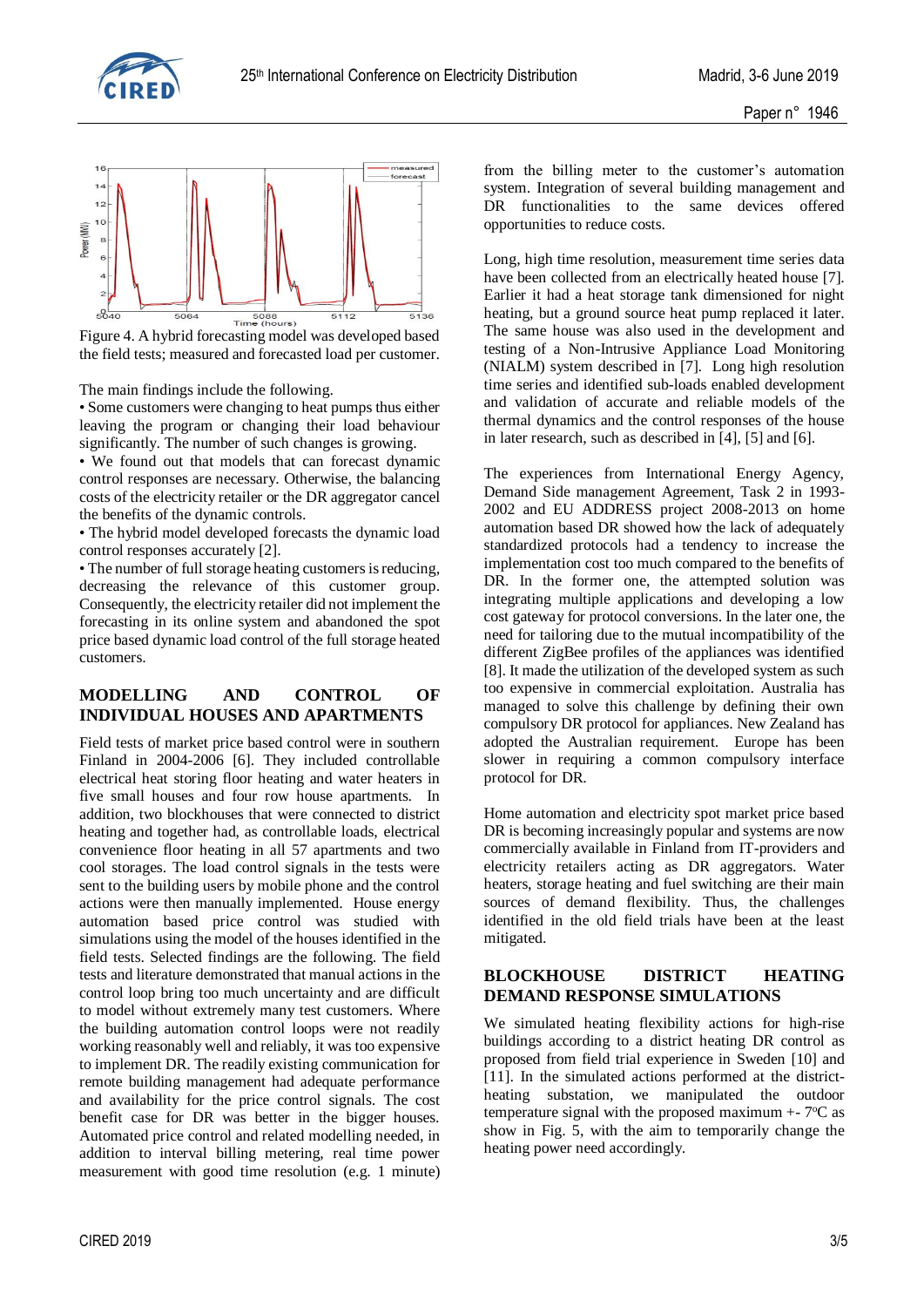



Fig 5. District heat demand response (DR) control applied in the simulation.

In Finland, a very large part of the residential blockhouse building stock is younger than in the Swedish case and built mainly in 1960-1980 in suburbs during urbanization booms. Many envelope renovation projects are now ongoing or upcoming in these suburbs, because of the large renovation needs of the old concrete envelopes.

The energy flexibility and impact on indoor temperatures were analysed with a detailed energy simulation model of a representative 7-floor blockhouse, see Fig. 6, using IDA-ICE building simulation software (IDA-ICE 2015). We modelled and analysed both the original envelope from 1980 and the renovated envelope according to Finnish 2015 building standards.

| <b>Building envelope</b><br>of the<br><b>Case Building</b> |                       | Area [m <sup>2</sup> ] | Original<br>envelope<br>Prior renovations<br>(Version 1980) | Renovated<br>envelope<br>After renovations<br>(Version 2015) |
|------------------------------------------------------------|-----------------------|------------------------|-------------------------------------------------------------|--------------------------------------------------------------|
|                                                            |                       |                        | $U$ [W/(K $m2$ )]                                           | $U$ [W/(K m <sup>2</sup> )]                                  |
|                                                            | <b>External walls</b> | 1829.53                | 0.35                                                        | 0.17                                                         |
|                                                            | Roof                  | 610.93                 | 0.23                                                        | 0.09                                                         |
|                                                            | External floor        | 611.17                 | 0.18                                                        | 0.11                                                         |
| <b>READY AND A</b>                                         | <b>Windows</b>        | 507.25                 | 2.09                                                        | 1.10                                                         |
|                                                            | External doors        | 163.88                 | 1.01                                                        | 1.01                                                         |

Fig. 6. The blockhouse studied.

DR impacts were analysed with results obtained from these energy simulations. For the blockhouse with original envelope (1980) and old slow thermostats, the proposed DR control resulted in indoor temperature variations that stayed within acceptable  $+0.7$  °C in the original building (1980), slightly more than the  $+$ -0.4 °C presented in [10]. For the very same DR activity, indoor temperature variations were flattened out in the envelope renovated building (2015) with new faster thermostats, see Fig. 7. The DR activity did not practically affect the room average temperatures, and there was no significant change in the yearly energy consumption for space heating. Consequently, more aggressive flexibility actions are now possible. Verification of the results and the simulation models requires new field trials in typical renovated Finnish suburb blockhouses. The simulations and tests should include whole energy balance, including also electricity and its DR potential as in [6].

The flexibility potential is strongly dependent on the

building energy efficiency and renovation type. For DR field trials, detailed building modelling is a cost-efficient way to perform virtual tests as well as do more efficient planning of field tests.



Fig. 7. Simulated temperature during the energy flexibility actions in the room that had the highest variability in the renovated blockhouse.

## **FIELD TRIAL OF ENERGY MANAGENT IN BASE METAL INDUSTRY**

A prototype for modelling the energy management and trading of a large base metal company was developed and tested in real on-line operation [9]. It covered mines and base metal processing at several locations. The responsive electricity consuming processes included a FeCr-plant, a steel melt shop, hot-rolling, cold rolling, two electrolysis plants, and in the mines large pumps etc. The prototype predicted the loads based on the production plans of the plants and traded electricity between the different plants and with external actors. Thus, the prototype included an internal electricity market. The market cleared simultaneously with the next time steps ahead also preliminary some (e.g. 3) time steps ahead. After a long testing period, the base metal company had a production software developed and implemented based on the prototype and its experiences.

The lessons learned include the following:

- Rapid software prototyping methods and tools helped the development of the system very much. In the field tests, they enabled fast capture of the knowledge of domain experts.
- The rapid prototyping tools available at that time (1992) required disciplined and competent software development.
- Allocating much time and effort to modelling, specification, design, prototyping and field tests made it possible to develop a good novel solution to the large and uncharted problem.
- The artificial intelligence hype flooded the software business with developers that lacked the necessary competence and discipline required by efficient development with fast prototyping tools. The rapid prototyping tools were expensive and far from being mature then in 1992, but efficient with competent users.